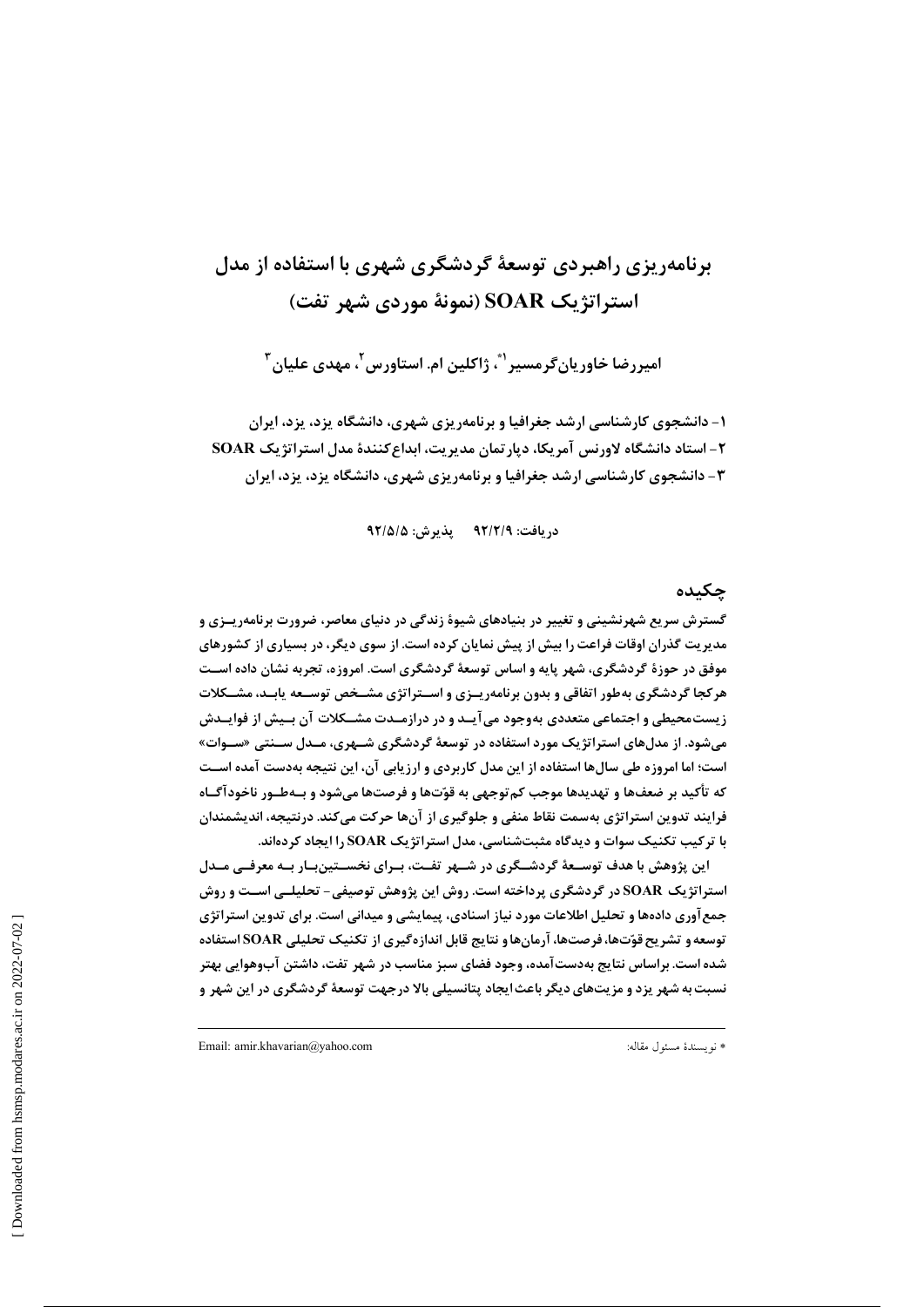# د.<br>در امیر رضا خاوریان گرمسیر و همکاران میستنسسسسسسسسسسسسیرنامه ریزی راهبردی توسعهٔ گردشگری شهری…

نيز موجب پديد آمدن فرصتهايي ازقبيل دست يافتن به منبع در آمد مطمئن در شهر و افزايش رغبت سرمایه گذاران برای سرمایه گذاری شده است. درواقع، شهر تفت قابلیت تبدیل شدن به شهری با اقتصاد پویا و سرآمد در بخش گردشگری را داراست. بنابراین، نتایجی مانند کاهش درصد بیکاری از ۵.۵ درصد به ۲ درصد، رسیدن به سرانهٔ پارک در شهر از ۵.۷ متر به ۸ متر، برگزاری جمعهبازار در دو پارک شهید بنایی و پارک شهر که در آن محصولات کشاورزی و دامی و لبنیات شهر عرضه میشود و نیز آغاز کـار مركز بين|لمللي قلب محمد رسول|لله<sup>(ص)</sup> واقع در جادهٔ تفت- يزد مورد انتظار است.

واژههای کلیدی: برنامهریزی راهبردی، گردشگری، مدل استراتژیک SOAR، شهر تفت.

#### 1 - مقدمه

هر منطقهای با توجه به پتانسیلها و امکانات موجود خود می تواند از راههای مختلف در محور توسعه قرار گیرد و با توسعه در یک بخش، زمینهٔ توسعه در سایر بخشها را فراهم کند. اولـین قدم برای توسعهٔ منطقه، توسعهٔ اقتصادی آن است. درنتیجه، با توجه به هدف اصلی گردشگری که تولید درآمد و جذب سرمایه برای منطقه است، نقــش راهبـردی و کلیــدی گردشــگری در توسعهٔ هر منطقهای نمایان می شـود (صـداقتی و فغفوریـان، ۱۳۹۰: ۱)؛ زیــرا امـروزه صـنعت گردشگری از فرصتهای جدید اقتصادی، اجتماعی و اکولوژیکی است کـه بـهدلیـل نیازهـای جهانی بهشدت درحال رشد و گسترش است (بدری و همکاران، ۱۳۹۰: ۳۱).

گردشگری در چارچوب الگوهای فضایی خاصی عمل می کند که یکی از آنها، گردشگری شهري است (Timothy, 1995: 63). مراكز شهري بــهعلـت داشـتن جاذبــههــاي تــاريخي و فرهنگی بسیار (پایلی یزدی و سقایی، ۱۳۸۵: ۱۸۸) و از سوی دیگر رشد سفرهای کوتاهمدت، به یکی از اصلی ترین مراکز گردشگری تبدیل شده است (Cooper Et al., 1998: 42). این گونه از گردشگری می تواند با ایجاد فرصتهایی برای اشتغال و کسب درآمـد بـرای سـاکنان محلی و توسعهٔ ساختارهای زیربنایی امکان توسعهٔ پایـدار و یکپارچـهٔ شـهری را فـراهم آورد (رحمانی و همکاران، ۱۳۸۹: ۱۴). امروزه، تجربه نشان داده است هرکجا گردشگری بــهطـور اتفاقی و بدون برنامهریزی و استراتژی مشخص توسعه یابـد، مشـكلات زیسـتمحیطـی و اجتماعی متعددی بهوجود می آورد و در درازمـدت، مشـکلات گردشـگری بـیش از فوایــدش می شود (رکن الدین افتخاری و مهدوی، ۱۳۸۵: ۳). بنابراین، امروزه برنامهریزی جامع تری لازم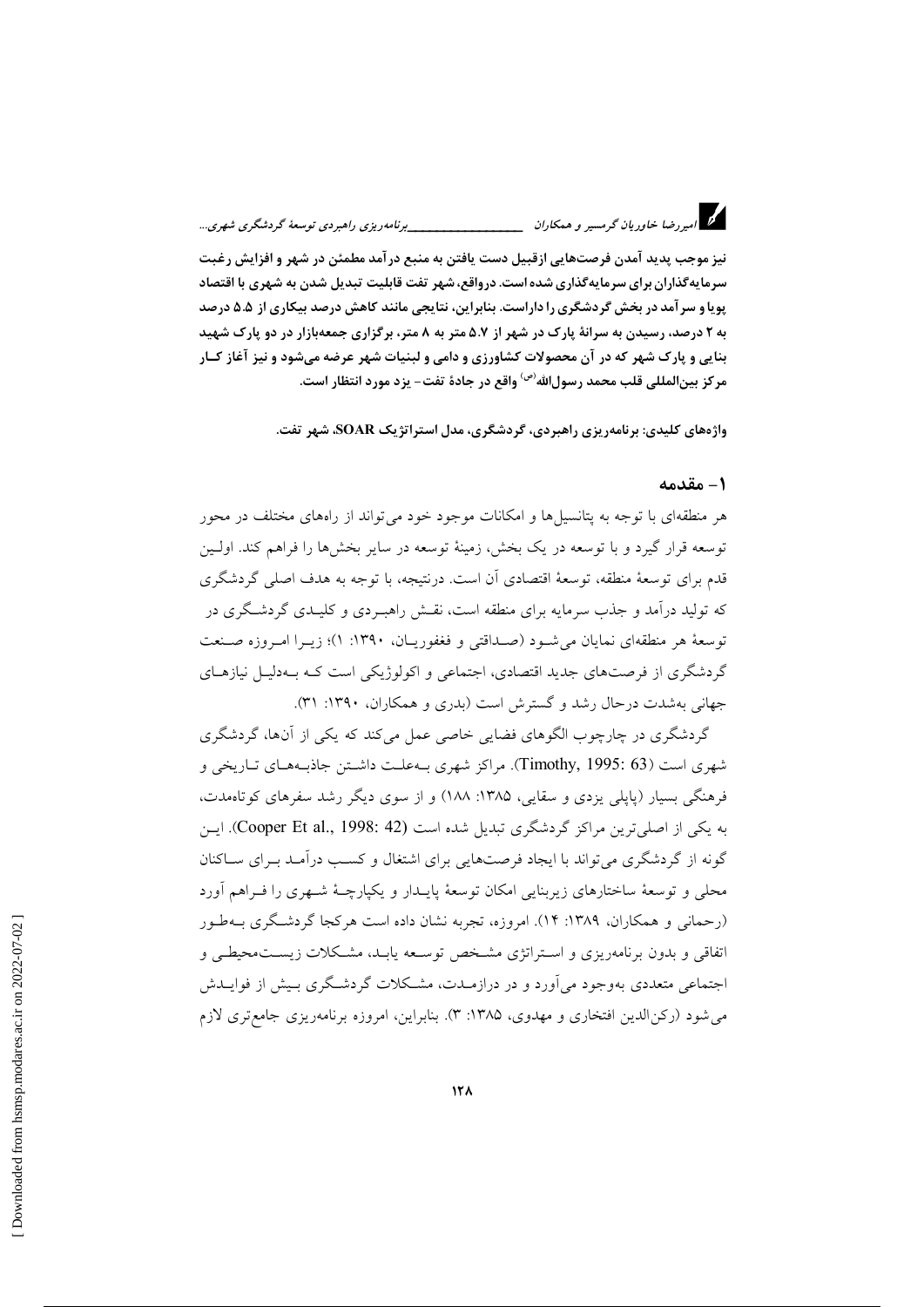مدرس علوم انسانی- برنامه ریزی و آمایش فضا

است تا بتوان راهبردهای هماهنگشدهای را برای توسعهٔ سازمانی تدوین کند که بـا شــرایط و الزامات قابل پیش بینی و غیرقابل پیش بینی سال های آینده منطبــق و ســازگار باشــد (بهرامــی و همكاران، ١٣٨٩: ١٢).

شهر تفت دارای توانهای بالقوّه و جاذبههای متعـدد گردشـگری اسـت و توسـعهٔ صـنعت گردشگری می تواند عامل مهم و تأثیرگذاری در رشد و توسعهٔ این شهر باشد؛ اما دست یابی به این مزایا و مطلوبیتها زمانی امکان پذیر خواهد بود که با برنامهریزی صحیح و متمرکز، بستر لازم برای این کار فراهم شود. هدف اصلی پژوهش حاضر این است که با بهکارگیری فراینـد برنامهریزی استراتژیک SOAR، ضمن شناسایی توانمندیها و قوّتهای گردشگری شهر تفت بهمنظور توسعهٔ این کارکردها، به ارائهٔ راهکارها و تعیین استراتژیهای کاربردی بـرای توسـعهٔ اين صنعت بيردازد.

## ۲- مبانی نظری

امروزه، در کشورهای درحال توسعه مثل ایران، برای ایجاد توسعهٔ همهجانبـه و پایـدار و همچنین جایگزینی منابع جدید کسب درآمد به جای منابع نفتی، نیازمند استفاده از تمـام امکانات و قابلیتها هستیم. اقتصاددانان صنعت گردشگری را پس از صنعت نفت و خودروسازی، سومین پدیدهٔ اقتصادی پویا و روبهرشد مـیcاننـد (مدهوشـی و ناصـرپور، ۱۳۸۲: ۲۷). ازاین٫و، توسعهٔ گردشگری بهعنوان مجموعه فعالیتهای اقتصادی در تقویت بنیانهای اقتصادی جوامع تأثیر بسزایی دارد. نقش گردشگری بهعنوان منبع جدیدی برای ایجاد اشتغال، کسب درآمد، دریافت مالیات بیشتر، جذب ارز و تقویت زیرساختهبای اجتماعی که موجب رشد و توسعهٔ سایر صنایع می شود، در مطالعات بسیاری مورد تأییـد قرار گرفته است (Lankford & Howard, 1994: 122)؛ به گونهای که امروزه توسـعه و ارتقای گردشگری بهطور وسیعی بهویژه در کشورهای درحال توسعه پذیرفتـه شـده و در دستور كار دولت ها قرار گرفته است (Ko & Stewart, 2002: 523).

گردشگران مقصدهای مختلفی را جهت گذران اوقات فراغت و بازدید انتخاب می کنند. این مقصدها شامل مناطق سکونتگاهی و یا غیرسکونتگاهی است. مناطق غیرسکونتگاهی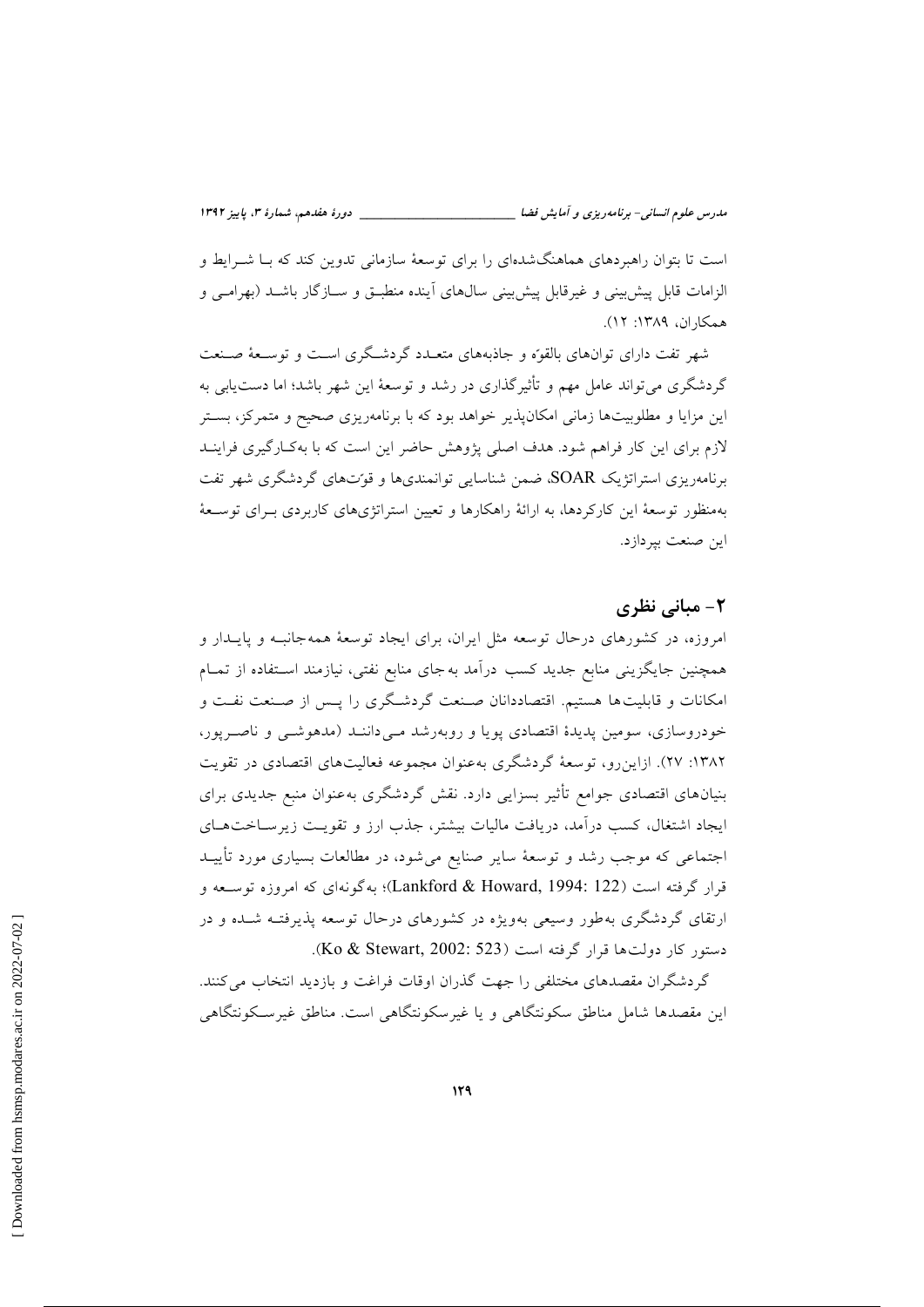د.<br>در امیروضا خاوریان گرمسیر و همکاران میستنسسسسسسسسسسسیرنامهریزی راهبردی توسعهٔ گردشگری شهری… مانند کوهها و قلههای مرتفع، جنگـل هـا، دریاچـههـا، منـاطق ویـژهٔ زمـین شناســ و و... (سیف الدینی و همکاران، ۱۳۸۸: ۶۸) از مهم تـرین مقصـدهای سـکونتگاهی گردشـگران شهرها هستند. گردشگری شهری نوعی از گردشگری است که شـهروندان علاقـهمنــد بــه جاذبه های مختلف مانند جاذبه های فرهنگی، تاریخی، مذهبی و طبیعی بخشـی از اوقـات فراغت خود را در این مکانها میگذرانند (Higham & Lueck, 2002: 39).

از سوی دیگر، در جوامع پیچیده و پرشتاب کنونی برنامهریزی و مدیریت سنتی دیگـر معنای خـود را از دسـت داده اسـت. در دو سـه دهــهٔ اخیــر، دانـش جدیــدی بــا عنــوان آیندهپژوهی پدید آمده که بهجای برنامهریزی خطی و قطعی برای آیندهٔ واحد می کوشد با کاوش در امکانات وسیع و ناشناختهٔ انسـان و فنـاوری، افـق بـازتری را بـهسـمت انـواع آیندههای ممکن و مطلوب پیشرروی انسـان بگشـاید. درنتیجـه، برنامـهریــزی در مفهــوم دنباله٫وی از گذشته یا پیشبینی برای اَینده جای خود را به برنامه٫یزی در مفهوم ساختن آینده یا آیندهآفرینی داده است (مهدیزاده، ۱۳۸۹: ۱۲). برنامهریزی راهبردی به سازمانها این امکان را میدهد که با شیوهای خلاق عمل کنند و بدینگونه، سرنوشت خود را رقم بزنند (بهرامی و همکاران، ۱۳۸۹: ۱۱).

یکی از ابزارهای برنامهریزی راهبردی که برای تصمیمگیری استفاده می شـود، تکنیـک SWOT است. این تکنیک برپایهٔ قوتها، ضعفها، فرصتها و تهدیدها استوار است. این مدل در همهٔ سطوح مدیریتی استفاده میشود؛ ولی در اکثر مـوارد در سـطوح بـزرگ مدیریتی به کار میرود. در طرف مقابل، مدل SOAR همیشه در سطوح بالای مـدیریت استفاده می شود و به دنبال ایـن اسـت تـا تمـام ذی نفعـان را در همـهٔ سـطوح دربرگیـرد. درواقع، این مورد تفاوت کلیدی بین این دو مدل است؛ زیــرا مــدل SOAR آن بخــش از کارمندان و ذی نفعان را دربرمی گیرد که تاکنون بخشـی از فراینـد برنامـهریـزی راهبـردی بهشمار نمی آمدهاند. از سوی دیگر، مدل SWOT و SOAR دارای بنیاد و اســاس مشــابه هستند؛ زیرا قوتِ ها و فرصتها کـه بنیـان و اسـاس SOAR بـهشـمار مـىآینـد، از مدل SWOT گرفته شدهاند. در شکل زیر مقایسهٔ تفاوتهای این دو مدل آمده است.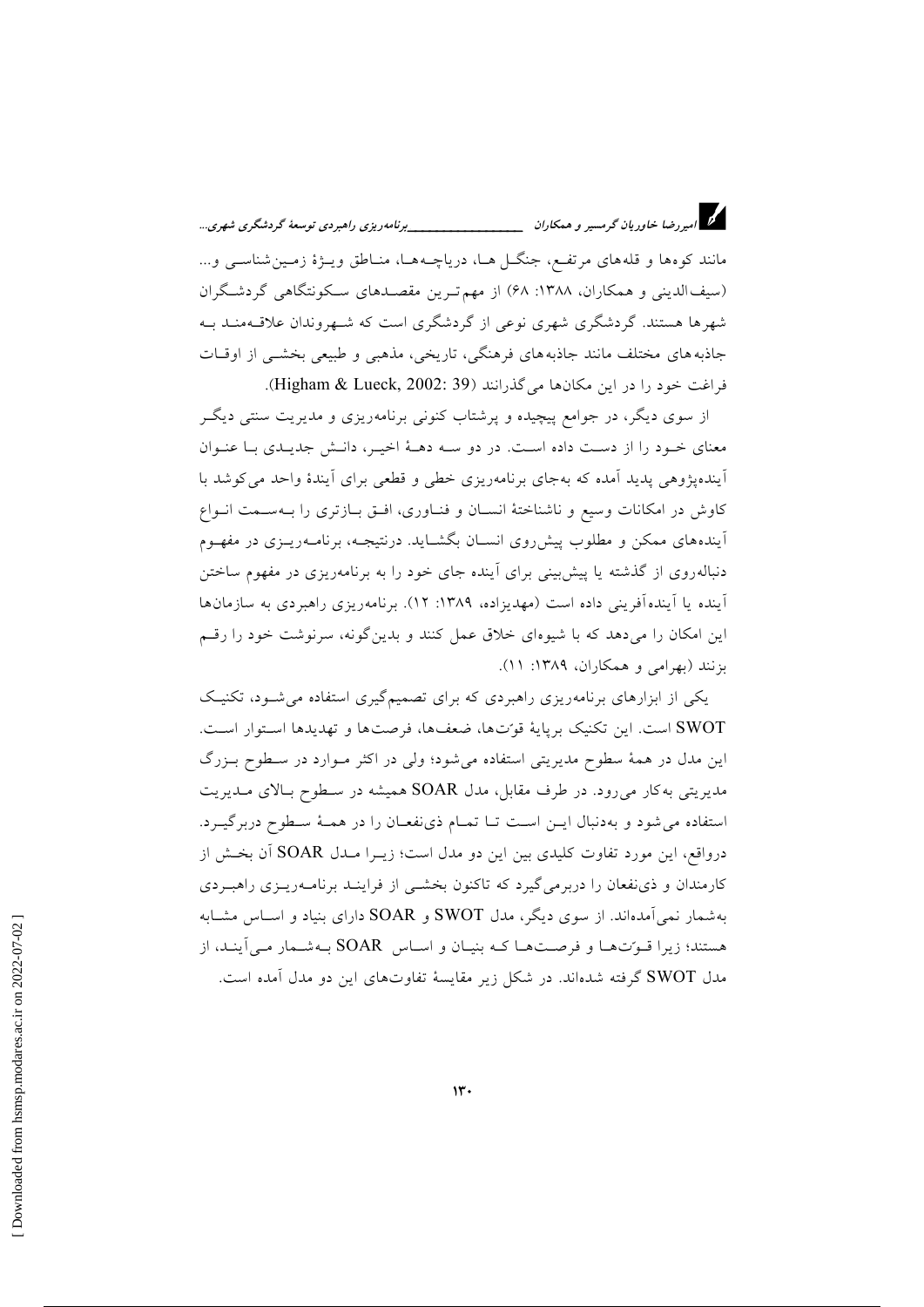

شكل ١ مقايسة مدلهاي SWOT و SOAR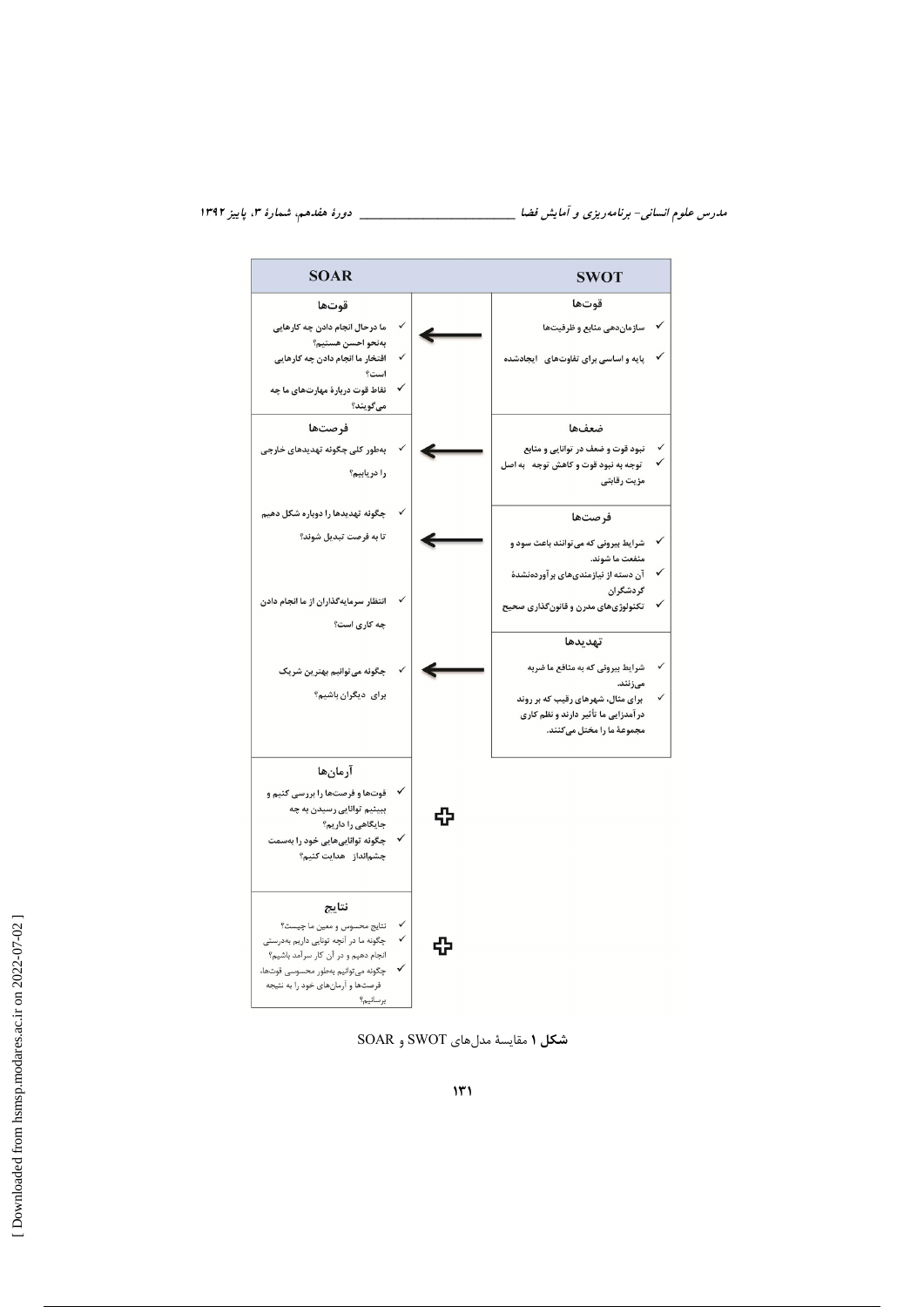

استراتژی SOAR با سایر استراتژی هـای توسـعه دارای تفـاوتهـای زیـادی اسـت. ایـن تفاوتها به علت سؤال هایی است که پرسیده می شود و همچنین آن دسته از افرادی که به ایــز سؤال ها پاسخ می دهند. چارچوب استراتژی SOAR از آنچه که مـدل SWOT در ارتبـاط بـا قوّتهای داخلی و فرصتهای خارجی میپردازد، فراتر خواهد رفت.

مروری بر آثار و منابع و پژوهشهایی که درزمینهٔ موضوع تحقیق نوشته شـده اسـت نشـان میدهد تاکنون دربارهٔ برنامهریزی گردشگری چهار رویکرد مهم وجـود داشـته اسـت ( Hall, 33 :2008): الف- ديدگاه رشـدگرا؛ ب- ديـدگاه فيزيكـي- فضـايي؛ ج- ديـدگاه اجتمـاعي؛ د- ديدگاه پايدار (قـدمي و همكـاران، ١٣٨٩: ١١٢– ١١٣). تـاكنون، پـژوهش هـاي فراوانـي درحوزهٔ برنامهریزی راهبردی توسعهٔ گردشگری در ایران انجام شده که اکثر آنها برمبنای مدل سنتی SWOT و آزمونهای آماری بوده است.

اما پژوهش حاضر فتح البابی در استفاده از مدل استراتژیک SOAR در مطالعات گردشگری است. این مدل ترکیبی از استراتژی SWOT و دیـدگاه مثبـتشناسـی اسـت کـه ژاکلـین ام. استاورس آن را ابداع کرده است. کاربرد این مـدل تـاکنون در مسـائل تجـاری ( & Stavros Saint, 2010)، مديريتي (Silbert, 2008)، موفقيت (Kumar, 2005) و آموزشي بوده و نــه در ایران نه در خارج از ایران در مسائل گردشگری بهکار نرفته است.

#### ٣- محدودة مورد مطالعه

محدودهٔ مورد مطالعهٔ این پژوهش، شهر تفت در استان پزد است. شهر تفت در جنـوب غربـی استان یزد و در ۲۰ کیلومتری این شهر قرار دارد. منطقهای که تفت روی آن بنــا شــده، درّمای طویل است در امتداد غربی- شرقی که از سه طرف بهوسیلهٔ کوهها محصور است (مهندسـین مشاور کریاس بنا، ۱۳۸۹: ۱). از جهت شمال غرب و جنوب نیز با رشته کوهها محصور شـده است و فقط از جهت شرق بهوسیلهٔ کوهی محصور نیست و امتداد این درّه به دشتهای استان یزد منتهی می شود. براساس آمارهای رسمی، جمعیت شهر تفت در سال ۱۳۹۰برابر با ۱۵۷۱۷ نفر (۴۵۶۴ خانوار) است (مرکز آمار ایران، سرشماری نفوس و مسکن، ۱۳۹۰).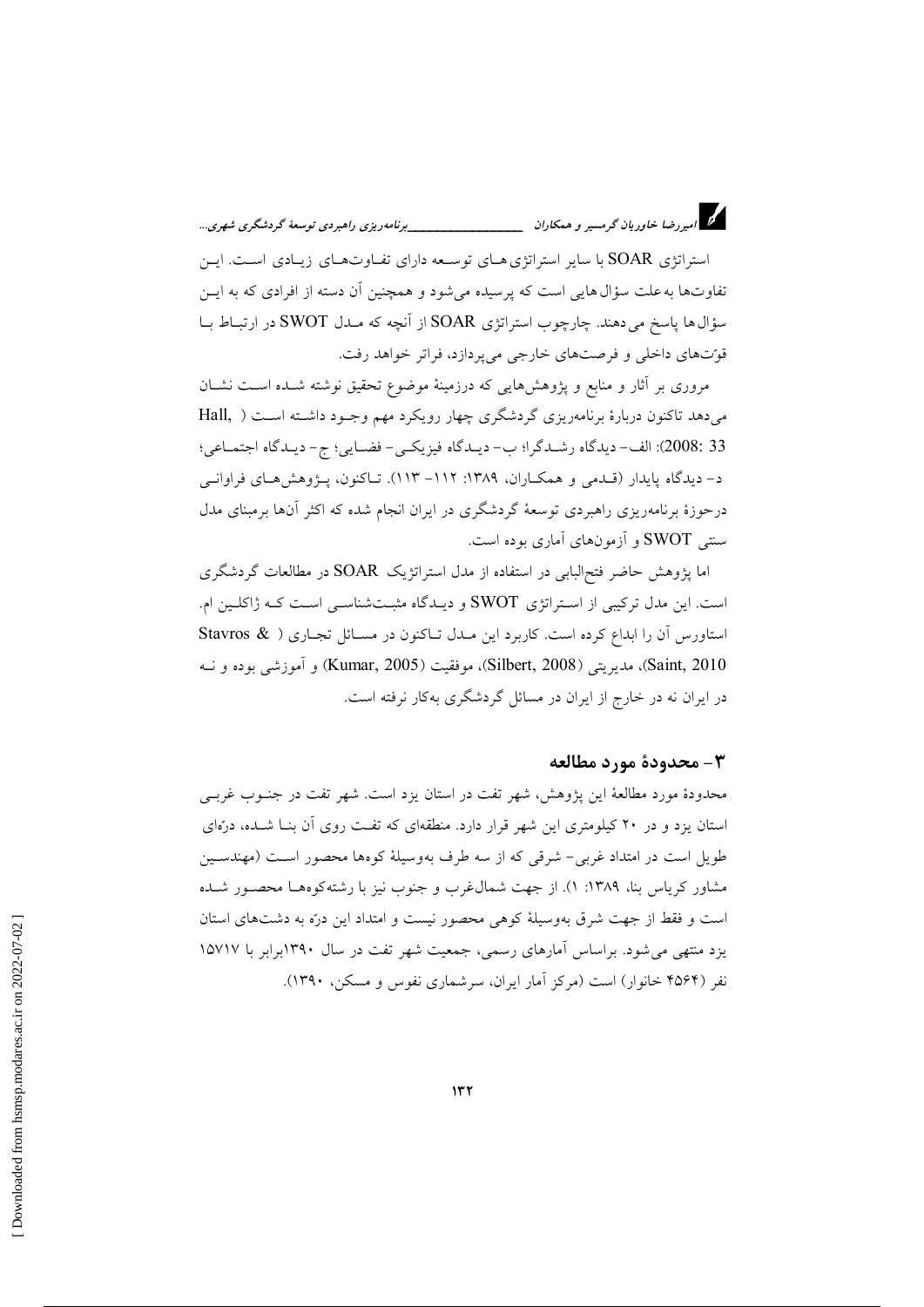مدرس علوم انسانی- برنامه ریزی و آمایش فضا

## ۴- روش تحقیق

روش این پژوهش با توجه به ماهیت آن، توصیفی- تحلیلـی اسـت. بــرای تــدوین چــارچوب نظری تحقیق و مرور تحقیقات پیشـین، از روش کتابخانـهای (اسـنادی) بهـره گرفتـه شـد. از بررسیهای میدانی و مصاحبه هم برای دسترسی به اطلاعات مورد نیـاز اسـتفاده شـد. جامعـهٔ آماری این تحقیق جمعیت ۱۵۷۱۷ نفری شهر تفت، گردشگران و مسئولان ادارههای مرتبط بـا گردشگری شهر است. حجم نمونه با استفاده از فرمول کوکران، ۳۱۶ نفر محاسبه شد که شامل همهٔ افراد ۱۸ سال به بالاست. از روش خوشهای برای نمونـهگیـری اسـتفاده شـد. در جـدول شمارهٔ یک جزئیات بیشتری دربارهٔ حجم نمونه آمده است.

جدول ۱ مشخصات و تعداد گروههای مصاحبهشونده

| جامعهٔ أماری |            |    |            |                |                                                          |                        |       |
|--------------|------------|----|------------|----------------|----------------------------------------------------------|------------------------|-------|
| نفر          |            | نف |            | نف             |                                                          | در صد                  | جنسيت |
| ٨۶           | گر دشگر ان | ۱۵ | فر وشندگان |                | مردم شهر (شامل افراد                                     | $\mathsf{r}\mathsf{v}$ | ز ن   |
| ۱۴           | مسئولان    |    | هتلداران   | $\mathbf{y}$ . | عادی، نخبگان و افراد<br>صاحبنظر و<br>سرمايه گذاران بومي) | ۶۳                     | مہ د  |

بهمنظور تجزیه و تحلیل اطلاعات و ارائهٔ راهبرد توسعهٔ گردشگری شـهری از مـدل SOAR اسـتفاده شد. از آنجا که این مدل تاکنون نه در ایران نه در سایر کشورهای جهان درزمینـهٔ مطالعــات گردشــگری و شهری استفاده نشده است، در این پژوهش به معرفی این مدل و کاربرد آن می پردازیم.

ه – مثبت شناسی  $\langle {\rm AI}\rangle$ ، نگرشے ِ نو در استراتژی های ِ توسعه  $-$ ۵

دیدگاه مثبتشناسی (AI) در یک برنامهریزی راهبردی، بهجای تمرکز بر مشکلات و ضعفها و تهدیدها به شناسایی و ایجاد قوّتهای کنونی و فرصتهای سودبخش میپردازد. در فراینـد

١. معادل انگلیسی این اصطلاح Appreciative Inquiryمالست. بهسبب نامناسب بودن كاربرد معنای تحتالفظی این اصطلاح، یس از مراجعه به فرهنگ لغات مختلف و مکاتبه با کارشناسان خارجی، اصطلاح «مثبتشناسی» برگزیده شد.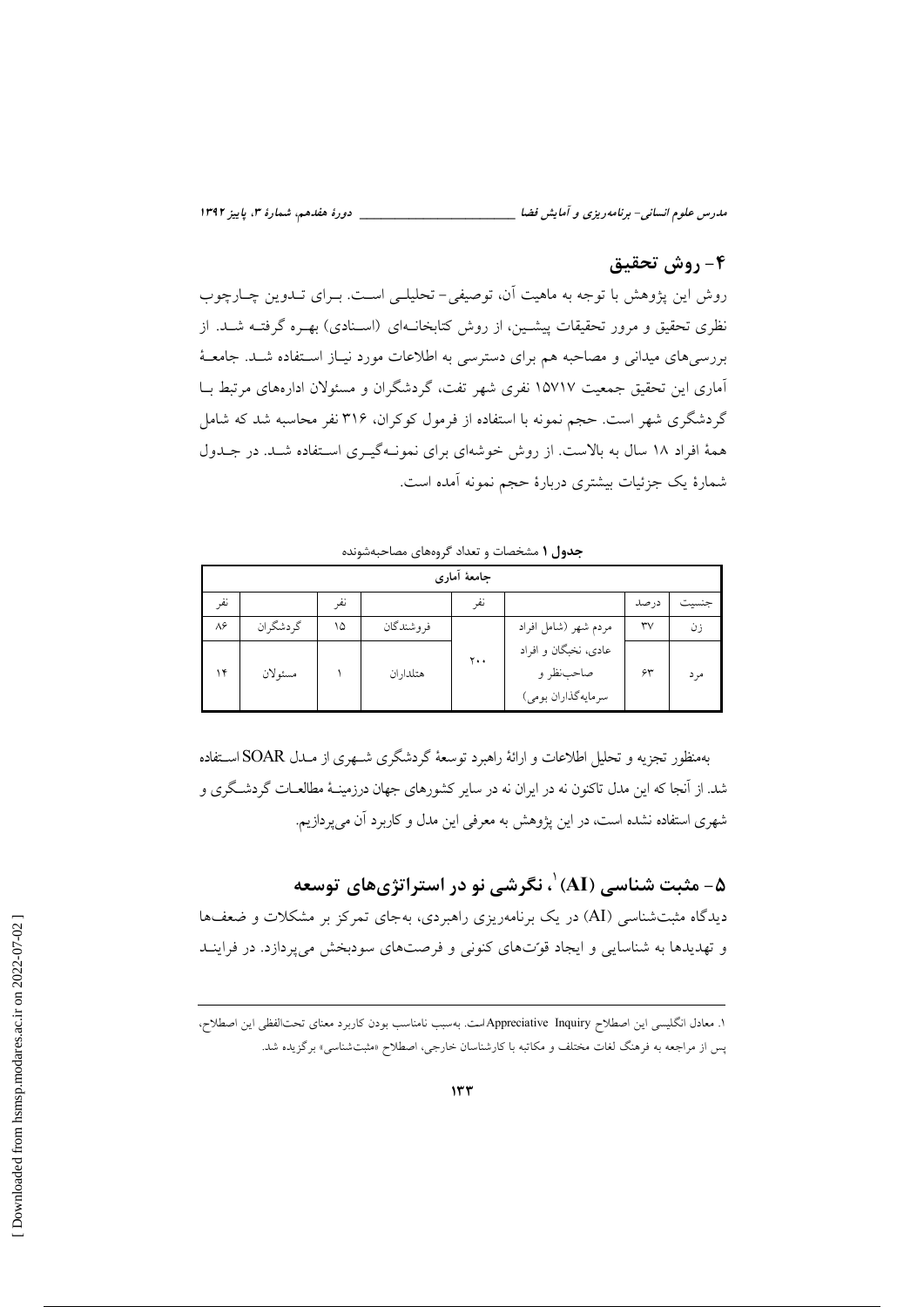سنتمی برنامهریزی راهبردی (استراتژی SWOT بهعنوان نمونهای از آن که مشتمل بر قوتتها و فرصتها و ضعفها و تهدیدهاست) چنانچه بخواهیم بهلحاظ نظم فکری آن را بـه دو بخــش ۵۰/۵۰ تقسیم کنیم، باید ۵۰ درصد از زمان خود را به نقاط مثبت و ۵۰ درصد بقیه را به نقـاط منفی اختصاص دهیم. انسان ذاتاً به تقویت و تمرکز بر نقــاط منفــی گــرایش دارد. در نگــرش مثبتشناسی، نقاط مثبت و فرصتها را تا آنجا رشد میدهیم که بتوانیم از طریق آن ضعفها و تهديدها را يوشش دهيم (Stavros Et al., 2010: 5).

#### ۶- استراتژی SOAR

استراتژی SOAR دربرگیرندهٔ پارهای مراحل است که طی آن بـا ایجـاد برخــی تغییــرات، بــه چشم|نداز کلی در سیستم دست خواهیم یافت. این امر میسّر نمیشود مگـر بــا درگیــر کــردن عواملی که در یک سیستم در ارتباط بــا هــم هســتند. ایــن عوامــل دربرگیرنــدهٔ افــراد جامعــه، .<br>مسئولان، متفكران و أن دسته از افراد و اشخاص حقيقي و غيرحقيقي|ند كه بهنوعي در جامعــه و مقصد مورد برنامهریزی ما دخیل هستند. این مدل تمام مشارکتکنندگان را به تفکر دربـارهٔ محل زندگی خود- بهعنـوان سیسـتمی کـه از قسـمتهـایی تشـکیل شـده کـه متقـابلاً دارای وابستگیاند- وامیدارد. این استراتژی برای سرعت دادن به برنامههای راهبردی، تمرکز خود را به اّن دسته از عناصری معطوف می کند که انرژی حیاتی و انگیــزهٔ خــوبی بــرای اّینــده ایجــاد می کنند. این انرژی حیاتی در میان مردم قرار دارد و از طریق روابط و گفتوگو در میان افـراد دارای سهم در جامعه بهوجود می آید. باید توجه داشت که در اینجا بــا یــک اســتراتژی برپایــهٔ نقاط قوّت روبهروییم که طی آن، تمام افراد دارای سهم در جامعه با کمک هم بـه ایجـاد یـک چشم|نداز مشترک اقدام می کنند که این فرایند باعث ایجاد انرژی و تعهد جهت دست پیابی بـه نتايج مطلوب مي شود.

استراتژی SOAR با یک تحقیق استراتژیک آغاز می شود. در این تحقیق بزرگترین نقـاط قوّت و فرصتها در جامعه از طریق افراد مشارکتکننده و دارای سـهم کشـف خواهـد شـد. سپس از افراد مشارکتکننده در این فرایند دعوت می شود تا خــود، آرمــانهــا و آرزوهــایی را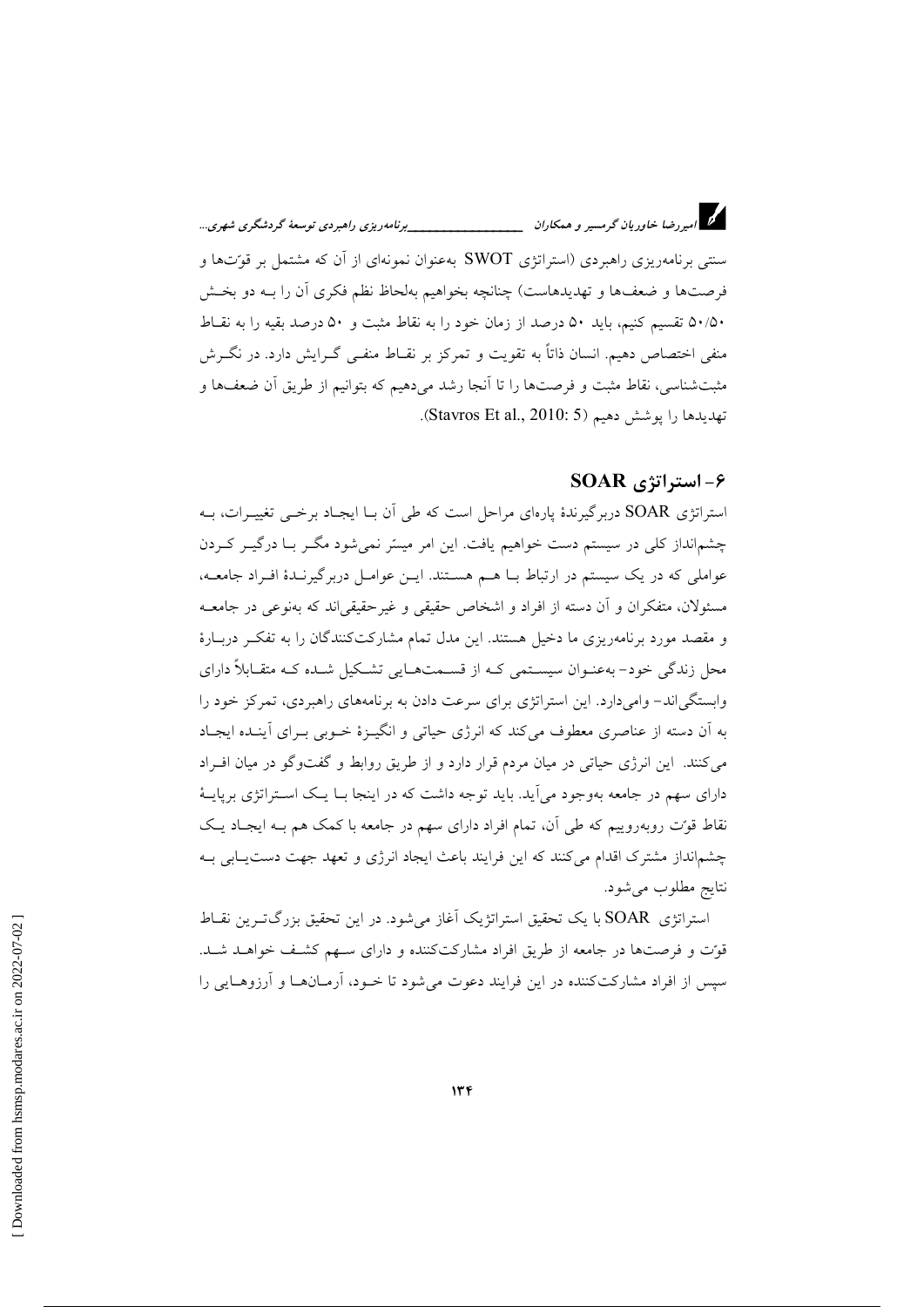مدرس علوم انسانی- برنامهریزی و آمایش فضا برگزينند كه ترجيح مي دهند درآينده به آنها دست يابند. درنهايت، بــا برنامــههــاي تشــويقى و بازنگرانه نتايج مطلوب قابل اندازهگيري انتخاب خواهد شد. استراتژی SOAR شامل چهار بخش کلیدی است که شامل شناسایی قوت ها، فرصتها، آرمانها و نتایج می شود. در جدول شمارهٔ دو این چهار مرحله مشاهده می شود.

|                 | Strengths                                     | Opportunities                 |
|-----------------|-----------------------------------------------|-------------------------------|
| تحقيق استراتژيک | بزرگترین داراییها و جنبههای مثبت              | بهترین فرصتهای ممکن پیشروی    |
|                 | ما چيست؟                                      | ما چيست؟                      |
|                 |                                               | Results                       |
| تصمیمهای مثبت   | Aspirations<br>آیندهٔ مطلوب و آرمانی ما چیست؟ | بهترين نتايج قابل اندازه گيري |
|                 |                                               | چست؟                          |

SOAR جدول ٢ چهار عامل كليدى در مدل

البته، تهدیدها و مشکلات نادیده گرفته نخواهند شد، به آنها دوباره شکل داده خواهد شد و توسط ذرهبینی از ممکنـات دیـده خواهنـد شـد. راهحـل هـا از طریـق یـارهای از گفتوگوها دربارهٔ «اَنچه می توانیم انجام دهیم» بهجای صحبت دربارهٔ «اَنچه نمـی تـوانیم» کشف خواهد شد. برای مثال، برای حل مشکل تخریب محیط زیست به تحقیقی دربـارهٔ «ایجاد محیط زیستی پایدار و سالم» و کشف فرصتهایی که بر اثر ایجاد محیط زیست پایدار پیش خواهد آمد میپردازیم.

شناسایی مجموعههایی با عملکرد و هستهٔ مثبت، چیزهای بـا ارزش و مفیـد و شـبکههـا و توانایی ها و تفکرات خلاق و درکل هرآنچه را که ما را بهسـمت پیشـرفت مـی کشـاند، بــه مــا می شناساند. بهطور خلاصه، استراتژی مثبت پاپ SOAR افق تازمای را فیراروی دیپدگاههیای سنتي برنامهريزي راهبردي مي گشايد. اين افق تازه با برجستهسـازي قـوِّتهـا و فرصــتهـا و آرمانهای یک مجموعه و درگیر کردن گروههای مختلفی از افرادِ دارای سهم در جامعه همـراه است. چارچوب استراتژی SOAR در شکل زیر مشاهده می شود: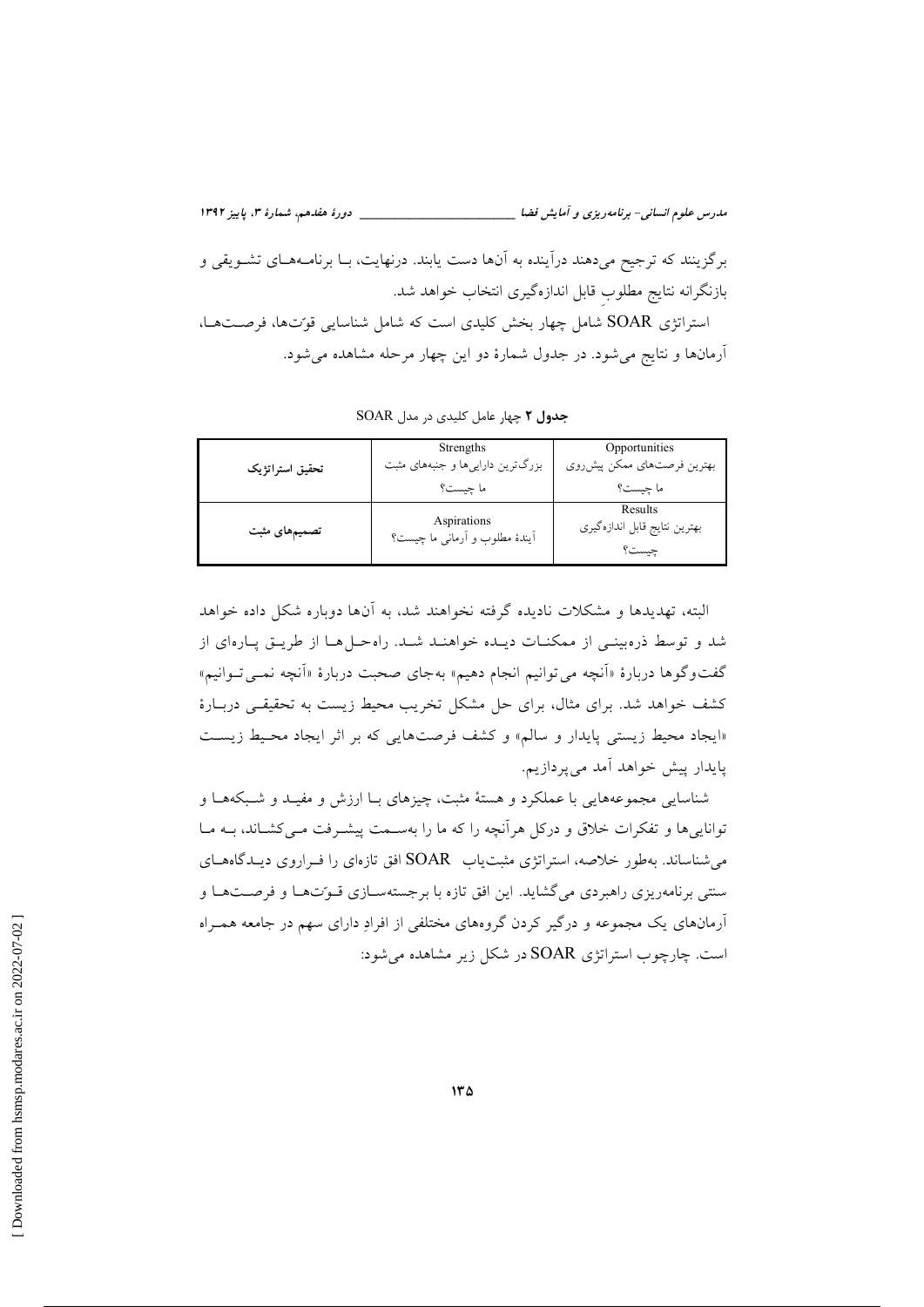

شکل ۲ چارچوب مدل SOAR

(Sourse: Stavros & Saint, 2010)

## ٧- بافتەھای تحقیق

براساس شکل شمارهٔ دو، فرایند کار در مدل SOAR شامل مراحل آغاز و برداشتن قلدم اول، شناخت و بررسی، تصور، نوآوری و اجراست. این مراحل را در فرایند تدوین راهبـرد توسـعهٔ گردشگری شهر تفت بهکار خواهیم بست.

۰۱-۲- آغاز و برداشتن قدم اول در این مرحله، اعضای گروه رهبری و برنامهریزی دربارهٔ نحوهٔ استفاده از مدل SOAR بحث و تبادل نظر میکنند. در این جلسات، افراد ذی نفع و کسانی که بهنحوی در توسـعه و پیشــرفت جامعهٔ مورد نظر نقش دارند، شناسایی می شوند و در ادامــه، دربــارهٔ اینکــه چگونــه ایــن افــراد ذي نفع را در فرايند برنامهريزي درگير كنيم، بحث مي شود.

در فرایند این پژوهش، در گام نخست، گروه برنامهریزی از دو نفر از نویسندگان با هــدایت و مشاورهٔ دکتر ژاکلین استاورس تشکیل شد. افراد ذی نفع و صـاحب:قشــی کـه در ایــن کــار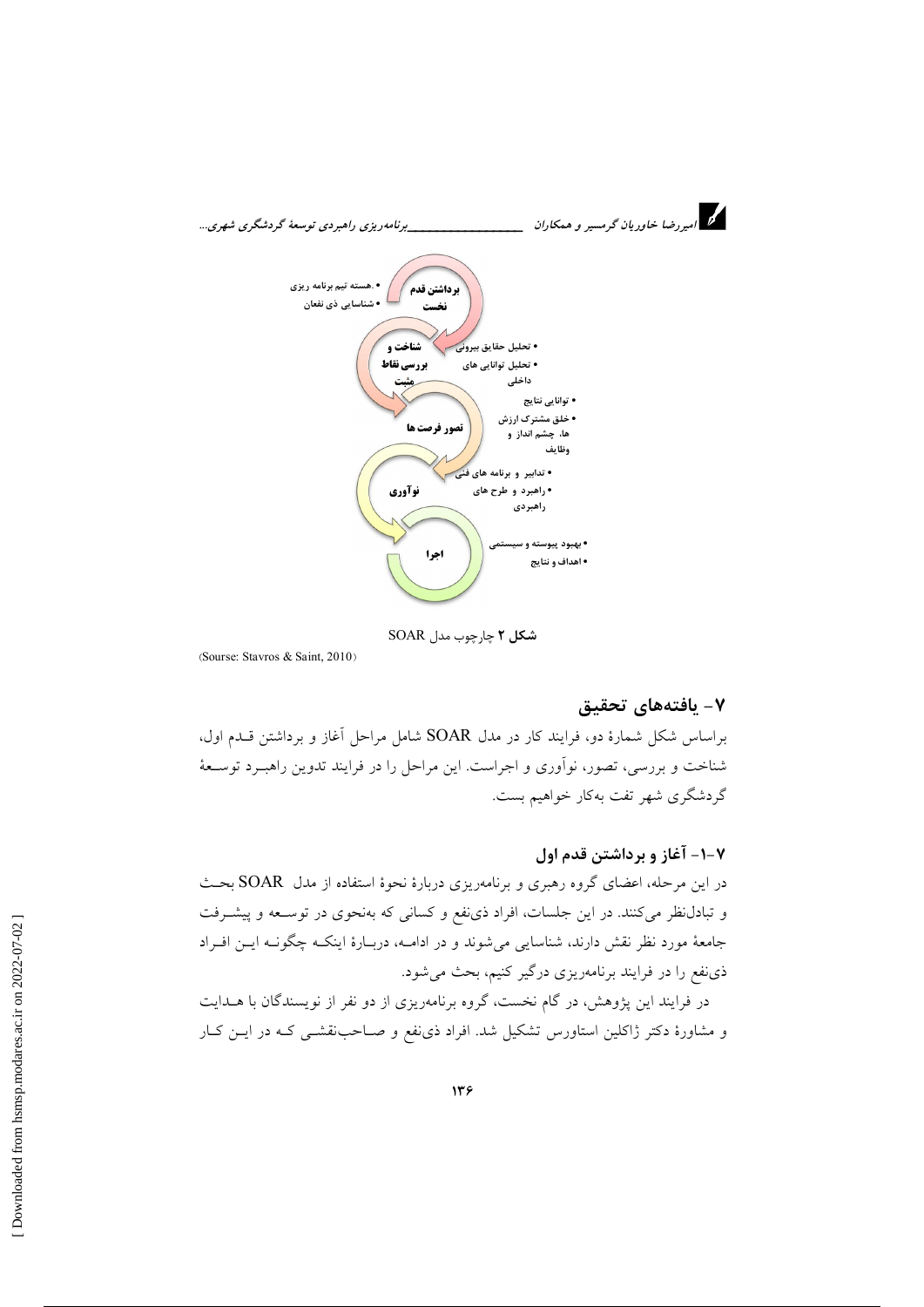مدرس علوم انسانی- برنامهریزی و آمایش فضا \_\_

شناسایی شدند عبارتاند از: ساکنان شهر تفت (بهعنوان مجموعهای که شامل زیر مجموعههایی هستند: افـراد عــادي، نخبگــان و افــراد صــاحبنظـر، ســرمايهگــذاران و افــرادي كــه توانــايي سرمایهگذاری در طرحهای گردشگری را دارند)، گردشگران، مسئولان سازمان میراث فرهنگی و گردشگری شهر تفت و استان پیزد، شیهرداری، فرمانیداری شهرستان و بخشیداری بخش مرکزی تفت، استانداری یزد، فروشندگان (بهویژه اف ادی کـه فروشـگاه آنهــا در مکــانهــای گردشگریذیر است) و هتلداران (در شهر تفت یک هتل وجـود دارد). پـس از شناسـایی ایـن افراد، قرار شد طي جلساتي با آنها گفتوگو شود.

#### **2-2- شناخت و بررسی**

این مرحله گامی است درجهت راهبردیابی از طریق بررسی و شناخت ارزشها، چشمانــدازها، نقاط قوّت داخلی و محیط بیرونی بهمنظور خلق فرصتها و تبدیل آن به آرمانها و نتـایج. در این مرحله، گروه برنامهریزی افراد و زمان جلسات را تعیین کرد. در این جلسـات، هریـک از افراد قوتحای گردشگری شهر و همچنین فرصتهای پیش رو و آرمانهای مطلـوب خـود را تشریح کردند. البته، ناگفته نماند که در ایران بهدلیل عدم همکاری بعضی از مسئولان و افـراد، انجام این فرایند با دشواری زیادی روبهرو است و برگزاری نشستهـا بـا همـهٔ افـراد ممکـن نیست و باید افرادی را بهجای آنها جایگزین کرد.

#### ۰٫۷– تصور کردن

در جلسات و نشستهای مراحل سوم (تصور کردن) و چهارم (ابتکار و نوآوری) مجموعهٔ قوّتها، فرصتها، اَرمانها و نتایج مـورد بحـث و بررسـی قـرار مـیگیـرد. جلسـات و نشستهايي بهمنظور بررسي مجموعهٔ قوّتها و فرصتها و تطبيق آنهـا بـا آرمـانهـا و درنهایت تدوین چشمانداز مشترک تشکیل می شود. شـرکتکننـدگان جلسـات از قــدرت تصور مثبت برای تصور آیندهٔ مطلوب و نتایج و اقدامات بهره میبرند. در این مرحله، در نشستها و گفتوگوها از افراد ذی نفع خواسته شـد تـا تصـور مثبتـی از آینـدهٔ مطلـوب گردشگری داشته باشند و درصورت اجرای طرح، به بیان نتایج قابل اندازهگیری و مشهود بير دازند.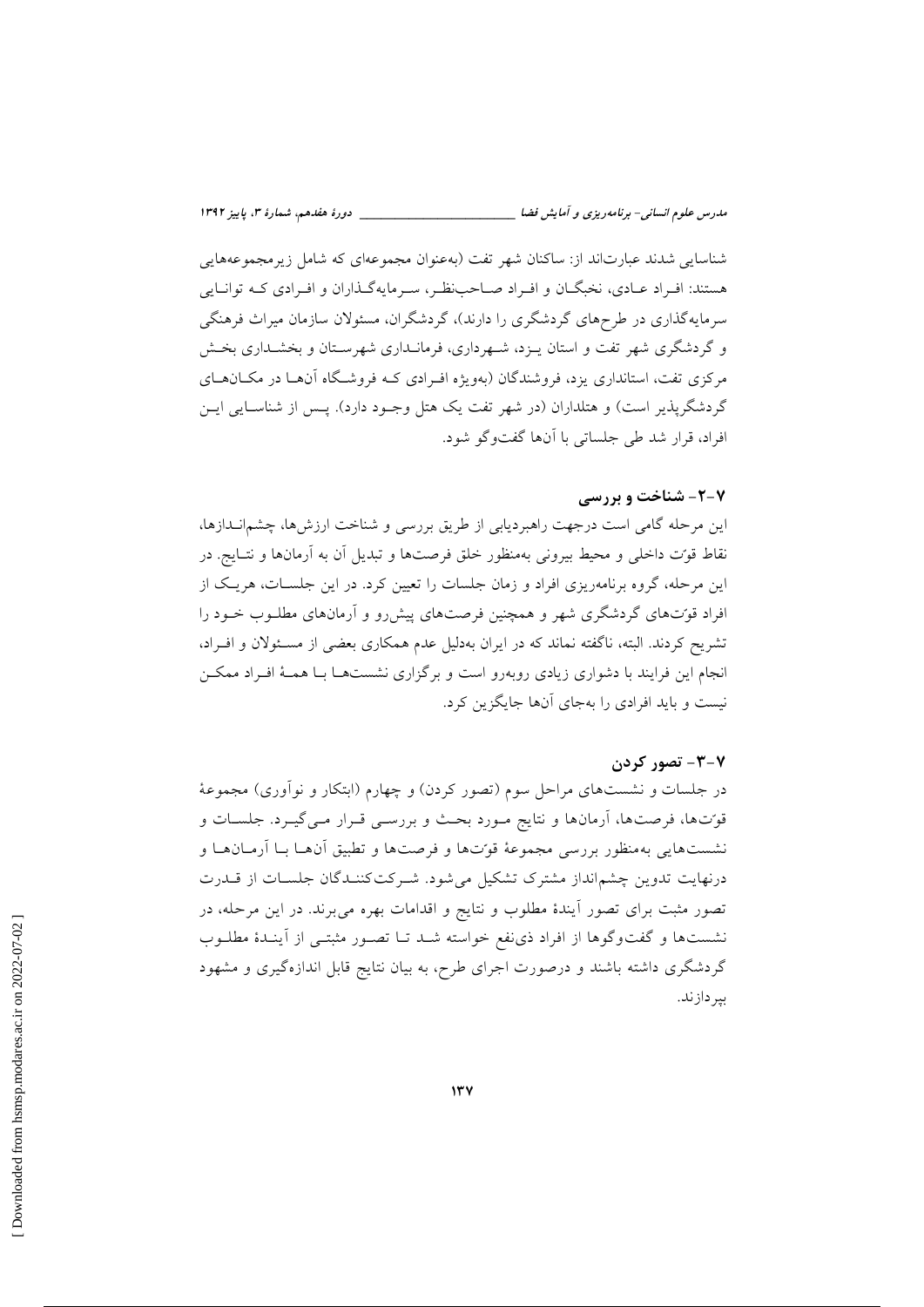# د.<br>در امیررضا خاوریان گرمسیر و همکاران میسیسیسیسیسیسیسیسی برنامه ریزی راهبردی توسعهٔ گردشگری شهری…

# ۴-۲- نوآوری و ابتکار

در این مرحله، راهبردهای ابتکاری شناسایی و اولویــتبنــدی مــیشــوند. البتــه، ممکــن اســت روندهای جدید و تغییریافته در سیستم، ساختار، فرهنگ و غیره نیـاز بــه پشــتیبانی از اهــداف جديد داشته باشند. اين تغييرات بهوسيلة شناسايي قوتها و فرصتها بهمنظور دستيابي بـه آرمانها و نتايج بهوجود ميآيند.

در این مرحله در فرایند تحقیق، مجموعهٔ قوّتها، فرصتها، آرمانها و نتایج بازنگری و به چالش کشیده شدند و درنهایت، تغییراتی در آنها بهوجود آمد. خلاصهٔ نتیجهٔ این چهار مرحله در جدول زیر آمده است.

|                          | <b>Strengths</b>                                             | Opportunities                                                       |
|--------------------------|--------------------------------------------------------------|---------------------------------------------------------------------|
|                          | قوِّت ها                                                     | فرصتها                                                              |
|                          | • وجود بخش عظیمی از فضای سبز و باغات در این شهر؛             | •   رشد و توسعهٔ تفت براساس اصول توسعهٔ پایدار؛                     |
|                          | • دارا بودن آبوهوایی بهتر نسبت به شهر یزد؛                   | • ایجاد اشتغال و افزایش سطح درآمد سرانهٔ مردم؛                      |
|                          | • وجود بیلاقات روستایی متعدد در اطراف این شهر؛               | • بهبود زیرساختها و تأسیسات شهر؛                                    |
|                          | • وجود جاذبههای فرهنگی و تاریخی در این شهر؛                  | •   شناساندن شهر تفت به مردمان داخل و خارج کشور؛                    |
| <b>STRATEGIC INQUIRY</b> | • وجود نیروهای ماهر و تحصیل کرده در شهر؛                     | • ايجاد محيط زيست سالم و افزايش سرانة فضاى سبز؛                     |
|                          | • قرارگیری مراسم تاسوعا و عاشورای ایسن شـهر در فهرســت       | • معرفی فرهنگ و اَداب رسوم مردم شهر تفت؛                            |
|                          | آثار ملی (طی سال،های گذشته)؛                                 | • جذب سرمایهگذاران بومی و غیربومی؛                                  |
|                          | •   وجود پتانسیل بالای گردشگری در این شهر؛                   | •   معرفی محصولات و تولیدات شهر تفت و بازاریابی آن۱ها؛              |
|                          | •   وجود چشم ندازهای زیبا و منحصربهفرد بههمراه فضای ســبز    | •   دست یافتن به منبع درآمد مطمئن در شهر؛                           |
|                          | و باغات در شهر؛                                              | • افزایش جذایبت و گردشگرپذیری شهر؛                                  |
|                          | • قرارگیری استان یزد در ایران مرکزی؛                         | • نزدیکی به مرکز استان؛                                             |
|                          | • تنوع جاذبههای گردشگری.                                     | • افزایش رغبت سرمایهگذاران جهت سرمایهگذاری.                         |
|                          |                                                              |                                                                     |
|                          | <b>Aspirations</b><br>آر مان ها                              | نتايج                                                               |
|                          | • شهر تفت قطب گردشگری در ایران مرکزی؛                        | • کاهش درصد بیکاری از ۵.۵ درصد به ۲ درصد؛                           |
|                          | •   شهر تفت بزرگ ترین و مجهزترین مرکــز توریســم درمــانـی و | •   رسیدن به سرانهٔ پارک در شهر از ۵.۷ متر به ۸ متر؛                |
|                          | سلامت در کشور و منطقه؛                                       | • رسیدن به سرانهٔ فضای سبز ۳۰ متر.                                  |
|                          | •   شهر نفت یکی از مقاصد مهم برای تیمهای ورزشــی جهــت       | • افزایش ۲۰ مرکز خدماتی رستوران، هتل و مراکز پذیرایی؛               |
|                          | برپایی اردوها در کشور و منطقه؛                               | •    آغاز به کار دو هتل باغ در میان باغات دو محلــهٔ ســرده و بــاغ |
|                          | •   شهر تفت باغشهری با محیط زیست و آبوهوای سالم؛             | گلابدان و گرمسیر شهر تفت؛                                           |
|                          | • اشتغال همهٔ افراد جویای کار در شهر؛                        | •   نمایشگاه بزرگ محرم و فرهنگ مردمان تفت در ایام محرم؛             |
|                          | • مطرح شدن شهر تفت بهعنوان شهر نمونهٔ گردشگری؛               | • برگزاری جمعهبازار در دو پارک شهید بنایی و پارکشهر که در           |
| <b>APPRECIATIVE</b>      | • ایجاد شهری با مناظری زیبا؛                                 | آن محصولات کشاورزی و دامی و لبنیات شهر عرضه می شود؛                 |
|                          | • افزایش انگیزهٔ سرمایهگذاران جهت سرمایهگـذاری در بخـش       | •   أغاز به كار مركز بينالمللي قلب محمد رسول।لله(ص) واقــع در       |
|                          | گردشگری شهر؛                                                 | جادۂ تفت– یزد؛                                                      |

جدول ٣ نتايج چهار مرحله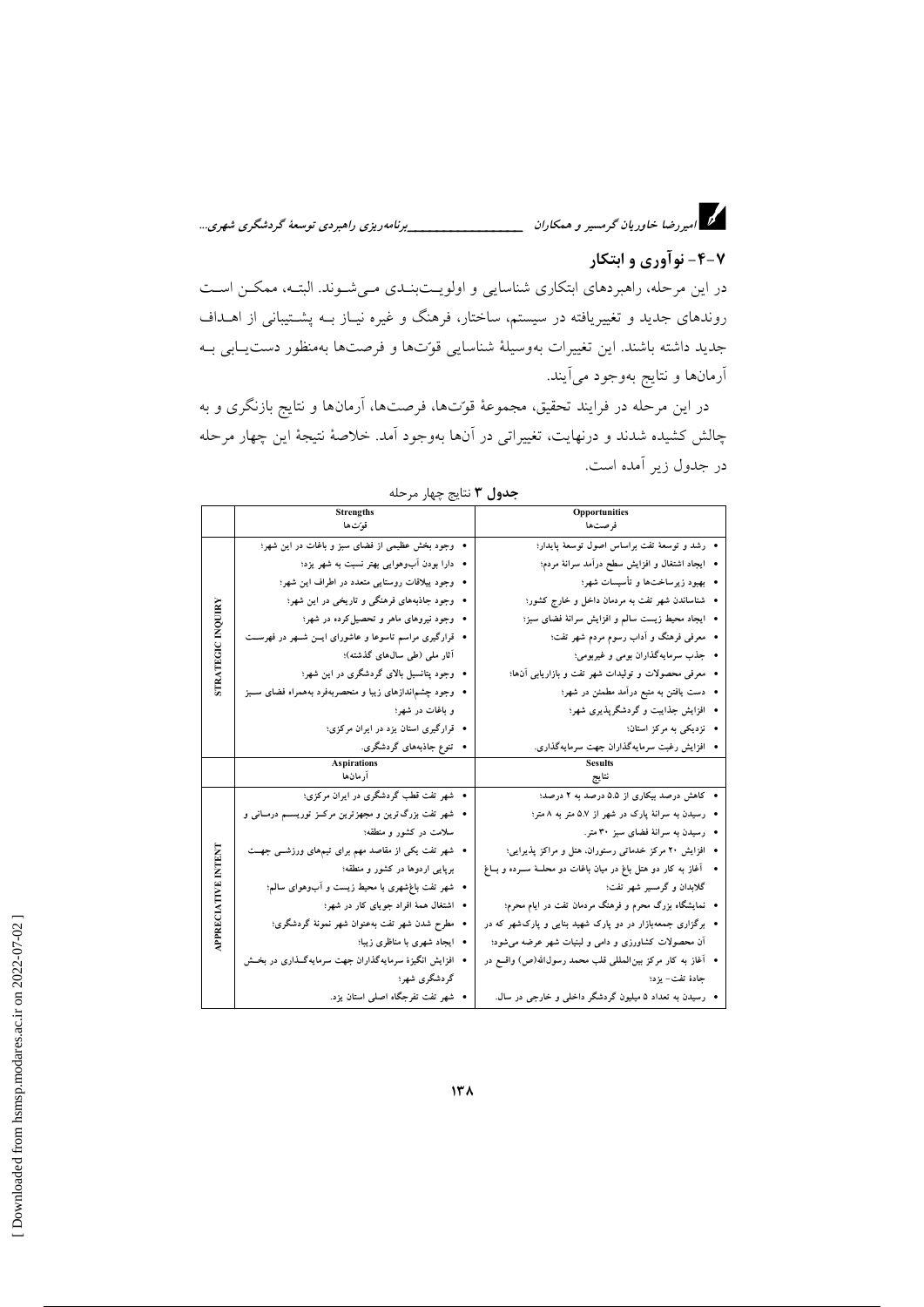#### $| -\Delta - V|$

مرحلهٔ اجرا گام پایانی در این مدل استراتژیک است و بهنوعی یک حرکت بـهسـمت اجرایــی کردن برنامههاست. افراد گروههای مختلف برنامهریزی در طرحهایی که مربوط به رسـیدن بـه اهداف و نتایج تعیین شده است، با یکدیگر ارتباط می پابند. مردم و افراد ذی نفع در هرجـا ک علاقه و توانایی دارند، مشغول میشوند. درواقع، افراد در جلسات اَغازین با اَنچه که باید انجام دهند و چگونگی انجامدادن اَن اَشنا شدهاند. این گام، گامی اجرایی است و فراتر از اختیــارات و امکانات یک پژوهش است و اجرای آن پس از تصویب طرح است.

# ۸- نتیجهگیری

امروزه، گردشگری به عنوان یکی از مهم ترین صنایع توسعهٔ پایــدار، فرصــت بــزرگ فرهنگــی، اجتماعی و اقتصادی را برای کلان شهرها و مادرشهرهای جهانی، ازجمله کلان شهرهای ایـران بهوجود می آورد. بنابراین، با برنامهریزی راهبردی برای توسعهٔ گردشگری، بـا هــدف افــزایش کمّی تعداد گردشگران و سیس افزایش کیفی خدمات، میتوان به توسعهٔ اقتصادی و فرهنگــی شهرها امیدوار بود. برنامهریزی راهبردی روشی نظام یافته برای تصمیم گیری و اجرای اقدامات سازنده جهت هدایت جریان توسعهٔ گردشگری است و کارکرد و بنیاد برنامهریزان را درجهت نیل به اهداف برنامهریزی توسعهٔ گردشگری هدایت می کند.

از مدلهای مورد استفاده برای تدوین راهبردهای توسعهٔ گردشگری، دیدگاه مثبتشناسی (AI) و مدل SOAR است. دیدگاههای مثبتشناسی و SOAR در یک برنامهریزی استراتژیک پتانسیل و انرژی زیادی را برای موفقیت مجموعه ایجاد مـیکننـد کـه در دیـدگاههـای سـنتی مثل SWOT این پتانسپل ها نادیده گرفته می شدند. در یک برنامهریزی راهبردی، با اسـتفاده از این دیدگاه، بهجای تمرکز بر مشکلات و ضعفها و تهدیدها به شناسایی و ایجاد نقاط قـوتِ کنونی و آن دسته از فرصتهای سودبخش پرداخته میشود. در این مدل استراتژیک، بر نقـاط مثبت تمركز مى شود تا از اين راه نقاط منفى پوشش داده شود. البتـه، تمركـز بـر نقــاط مثبـت بهمعنای بی توجهی به نقاط منفی نیست؛ بلکـه بایـد بـه نقـاط منفـی بـهعنـوان فرصـت نگـاه کرد. SOAR- برخلاف مدلهای گذشته- از یک روند برنامهریزی پایین به بالا پیروی می کند. چارچوب استراتژی SOAR از چهار عامل مهم قوت۱ها، فرصتها، آرمانهـا و نتــایج تشــکیل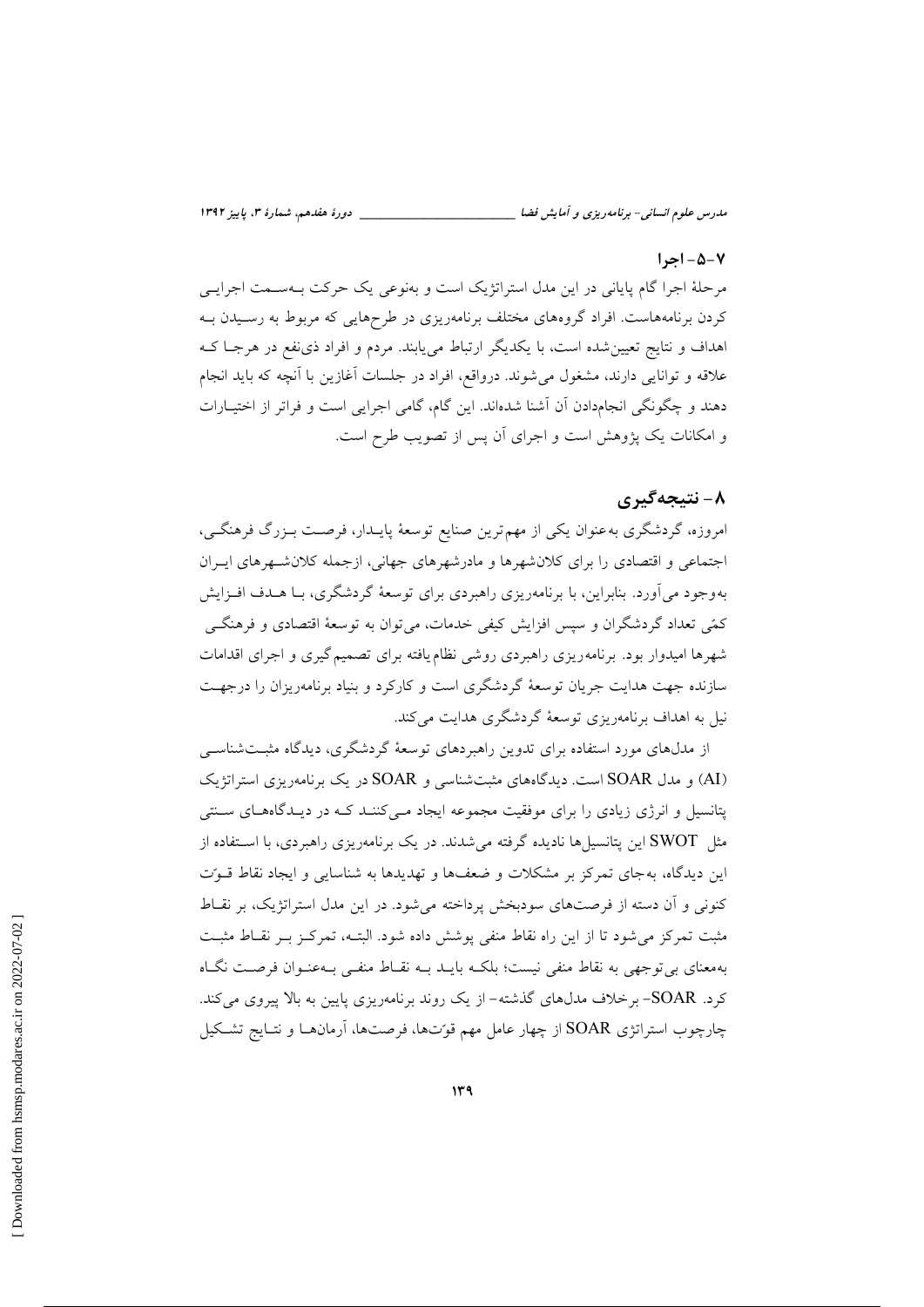شده است. در این یژوهش بـرای نخسـتینبـار، از دیـدگاه مثبـتشناسـی و مـدل اسـتراتژیک SOAR در برنامهریزیهای گردشگری و شهری استفاده شده است.

هدف اصلی پژوهش حاضر این است که با بهکارگیری فرایند برنامهریزی استراتژیک، ضمن أشنايي با توانمنديها و نقاط مثبت در گردشگري شهر تفت، بهمنظور توسعهٔ ايـن كاركردهـا، راهکارها و استراتژیهای کاربردی درجهت توسعهٔ گردشگری این شهر معرفـی شـود. بــدین منظور، با توجه به ماهیت استراتژی SOAR پس از گفتوگوهای متعدد با افراد و گـروههـای مختلف که در گردشگری این شهر نقش داشتند، نقاط مثبت و فرصتها و آرمـانهـای بخـش گردشگری این شهر تعیین شد. نتایج مورد انتظار در توسعهٔ گردشگری شهر تفت عبارتاند از: – کاهش درصد بیکاری از ۵.۵ درصد به ۲ درصد؛

– رسیدن به سرانهٔ یارکها در شهر از ۵.۷ متر به ۸ متر؛ رسیدن به سرانهٔ فضای سبز ۳۰ متر؛ – افزایش ۲۰ کارگاه خدماتی رستوران، هتل و مراکز پذیرایی؛ – آغاز به کار دو هتل باغ در میان باغات دو محلهٔ سرده و باغ گلابدان و گرمسیر شهر تفت؛ – نمایشگاه بزرگ محرم و فرهنگ مردمان تفت در ایام محرم؛ – برگزاری جمعهبازار در دو پارک شهید بنایی و پارکشهر که در آن محصولات کشاورزی و دامې و لبنيات شهر عرضه مې شود؛ – آغاز به كار مركز بين|لمللي قلب محمد رسول|لله(ص) واقع در جادهٔ تفت– يزد؛ – رسیدن به تعداد ۵ میلیون گردشگر داخلی و خارجی در سال.

۹- منابع – امیری، «اصفهان و توسعهٔ گردشگری»، نشیریهٔ نما، ش۳۲، صص۱۶۷–۱۶۹، اصفهان، ۱۳۸۷. – بدری، سیدعلی، خلیل رحمانی، مجید سجاسی قیـداری و امیـد حسـنپـور، «راهبردهـای توسعهٔ اکوتوریسم در شهرستان مریوان»، فصلنامهٔ یژوهشرهای روستایی، ش ۲، صص ۳۱- $.114.04$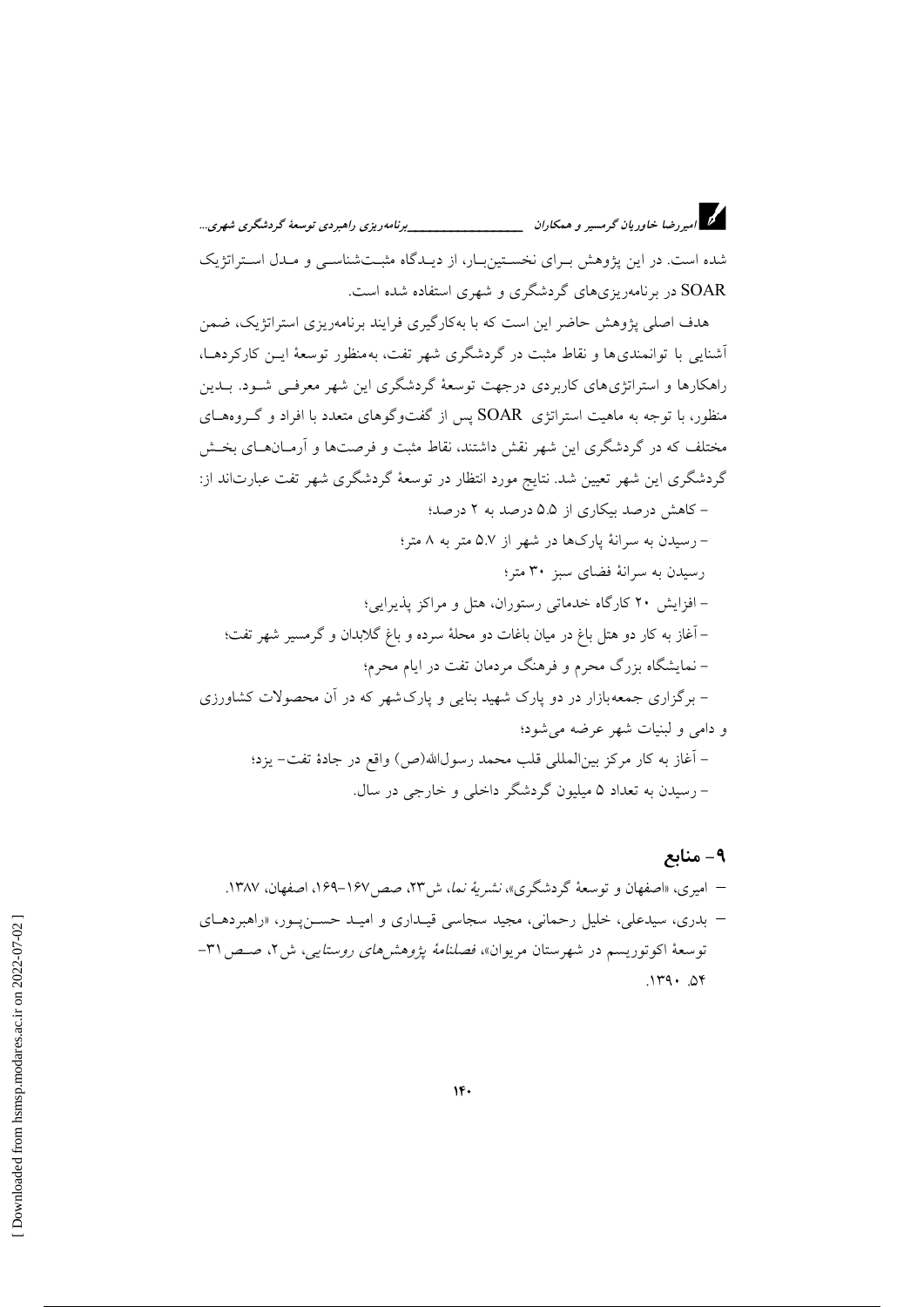- بهرامی، حسین، علیرضا نادری خورشیدی و تقی کثیرینژاد، «چیستی و چرایی برنامهریزی راهبردی و بررســی الگوهــای رایــج أن» *دوماهنامــهٔ توســعهٔ انســانـی پلــیس،* س٧، ش٣٣، صص ١١- ٣٢، ١٣٨٩.
- پاپل<sub>ی</sub> یزدی، محمدحسین و مهدی سقایی،گرد*شگری ماهیـت و مفـاهیم*، تهـران: ســمت،  $1710$
- رحماني، بيژن، مجيد شمس و ساناز حاتمي فر، «امكانسنجي توسعهٔ پايدار گردشگري در شهر ملاير بـا اسـتفاده از مــدل SWOT»، فصــلنامهٔ جغرافيـا و مطالعــات محيطــي، ش٣، صص ١٣- ٢۵، ١٣٨٩.
- رکن الدین افتخاری، عبدالرضا و داوود مهدوی، «راهکارهـای توسـعهٔ گردشـگری دهسـتان لواسان کوچک با استفاده از مــدل SWOT»، فصــلنامهٔ مــدرس علـوم *انســاني*، د ۱۰، ش ۲، صص ١-٣٠، ١٣٨٥.
- سيفالديني، فرانک، محمد شعباني فرد، على حسيني و مصطفى رشيدي، «سنجش كيفيت و ظرفیت گردشگری شهری براساس الگـوی رفتـاری گردشـگران و جامعـهٔ میزبـان نمونـهٔ موردی: شهر اصفهان»، *پژوهشهای جغرافیای انسانی*، ش ۷۱، صص۷۶– ۸۸، ۱۳۸۹.
- صداقتی، عاطفه و مهسا فغفوریان، «برنامهریزی راهبردی توسعهٔ صنعت گردشگری راهبی برای توسعهٔ اقتصادی شهرها– نمونهٔ موردی شهر نیشابور» در *اولین کنفرانس اقتصاد شهری* اران، مشهد، ۱۳۹۰.
- قدمی، مصطفی، سیمین تولایی و سید محمدمهدی فاطمی، «ارزیابی استراتژیک قابلیتهای گردشگری: مطالعهٔ موردی شهر فریدونکنار»، *نشریهٔ تحقیقات کاربردی علـوم جغرافیـای*ی، ج۱۶، ش۱۹، صص ۱۱۱–۱۲۸۸، ۱۳۸۹.
- مدهوشی، مهرداد و نادر ناصریور، «ارزیـابی موانـع توسـعهٔ صـنعت گردشـگری در اسـتان لرستان»، فصلنامهٔ يژوهشنامهٔ بازرگانی، ش ۲۸، صص ۲۵-۵۸، ۱۳۸۲.
	- مرکز آمار ایران، *سرشماری نفوس و مسکن شهرستان تفت، ۱*۳۹۰.
- مهدیزاده، جواد، «برنامهریزی سـناریویی گــامی نــو در برنامــهریــزی راهبـردی»، فصــلنامهٔ جستارهای شهرسازی، س ۹، ش ۱۲، صص ۲۱-۳۲، ۱۳۸۹.
	- مهندسین مشاور کریاس بنا، طرح توسعه و عمران (جامع) شهر تفت، ۱۳۸۹.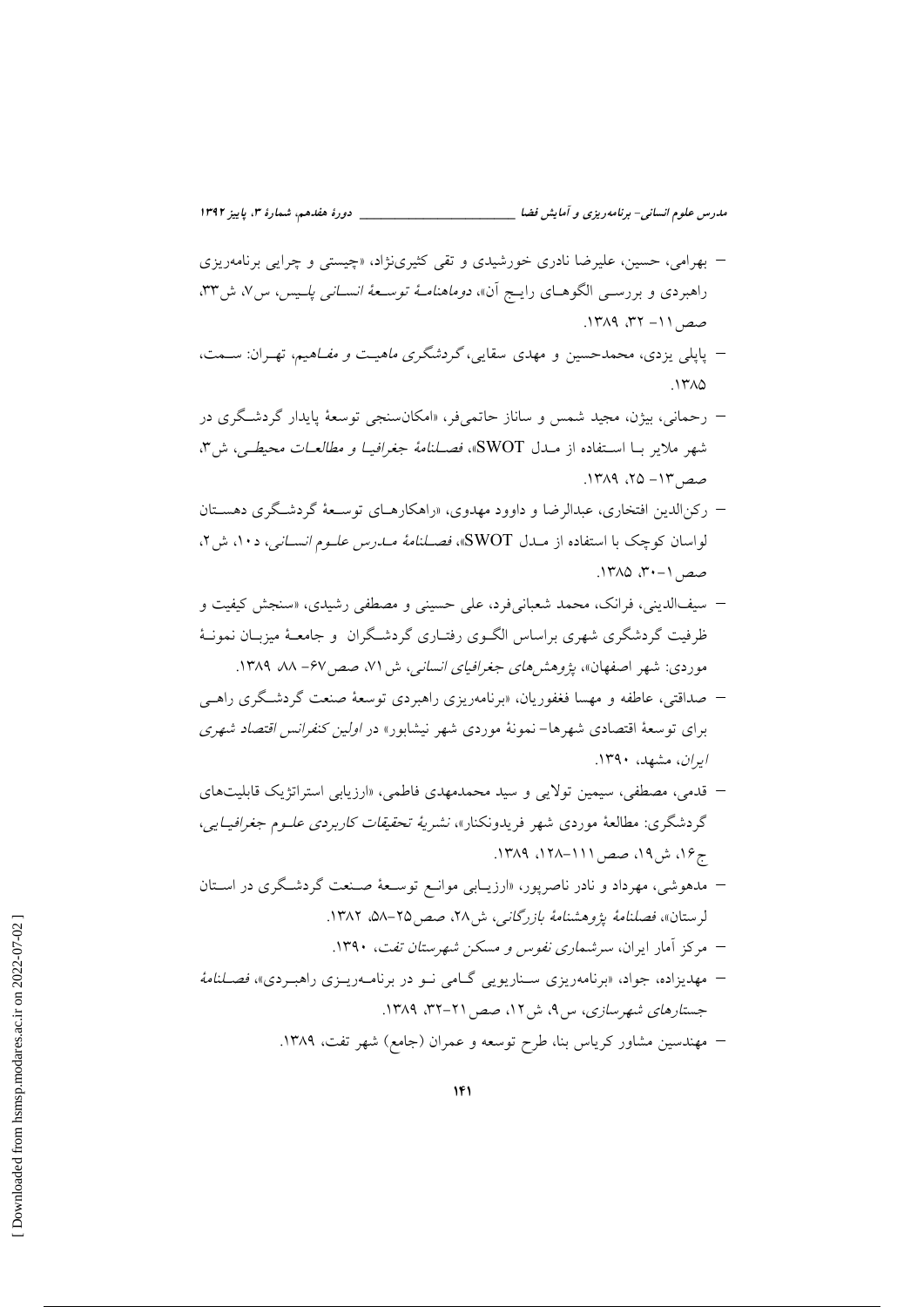- Cooper, C., J. Fletcher, D. Gilbert, S. Wanhill & R. Shepherd, Tourism: Principles and Practice, 2<sup>nd</sup> Ed. New York: Longm, 1998.
- Cooperrider, D.L. & S. Srivastva, "Appreciative Inquiry in Organizational Life" in R. Woodman & W. Pasmore (Eds.), Research in Organizational Change and Development, Vol. 1, Greenwich, CT: JAI Press, Pp. 129-169, 1987.
- Hall, C.M., Tourism Planning: Policies, Processes and Relationships, Pearson Education, 2008.
- Higham, J. & M. Lueck, "Urban Ecotourism: A Contradiction in Terms?" Journal of Ecotourism, 1, Pp. 36-59, 2002.
- Ko. D.W. & W.P. Stewart. "A Structural Equation Model of Residents' Attitudes for Tourism Development", Tourism Management, 23(5), Pp. 521-530, 2002.
- Kumar, A., Personal, Academic and Career Development in Higher Educaiton: Soaring to Success, Taylor & Francis, 2007.
- Lankford, S.V. & D.R. Howard, "Developing a Tourism Impact Attitude Scale", Annals of Tourism Research, 21(1), Pp. 121-139, 1994.
- McKenna, C., J. Daykin, B. Mohr & T. Silbert, "Strategic Planning with Appreciative Inquiry: Unleashing the Positive Potential to SOAR", AI Practitioner, Yr. 1, No. 5, 2007.
- Silbert, J.H. & T. Silbert, "SOARing from SWOT: Four Lessons Every Strategic Plan Must Know", AI Practioner, Yr. 1, No. 4, 2007.
- Silbert, T., "Rapid Strategy Development... Get Engagement and Results Ouicker", Management Forum Series, 2008-2009, Yr. 1, No. 10, 2008.
- Stavros, J. & J. Sprangel, "Applying Appreciative Inquiry to Deliver Strategic Change: Orbseal Technology Center" in J. Passmore, S. Lewis